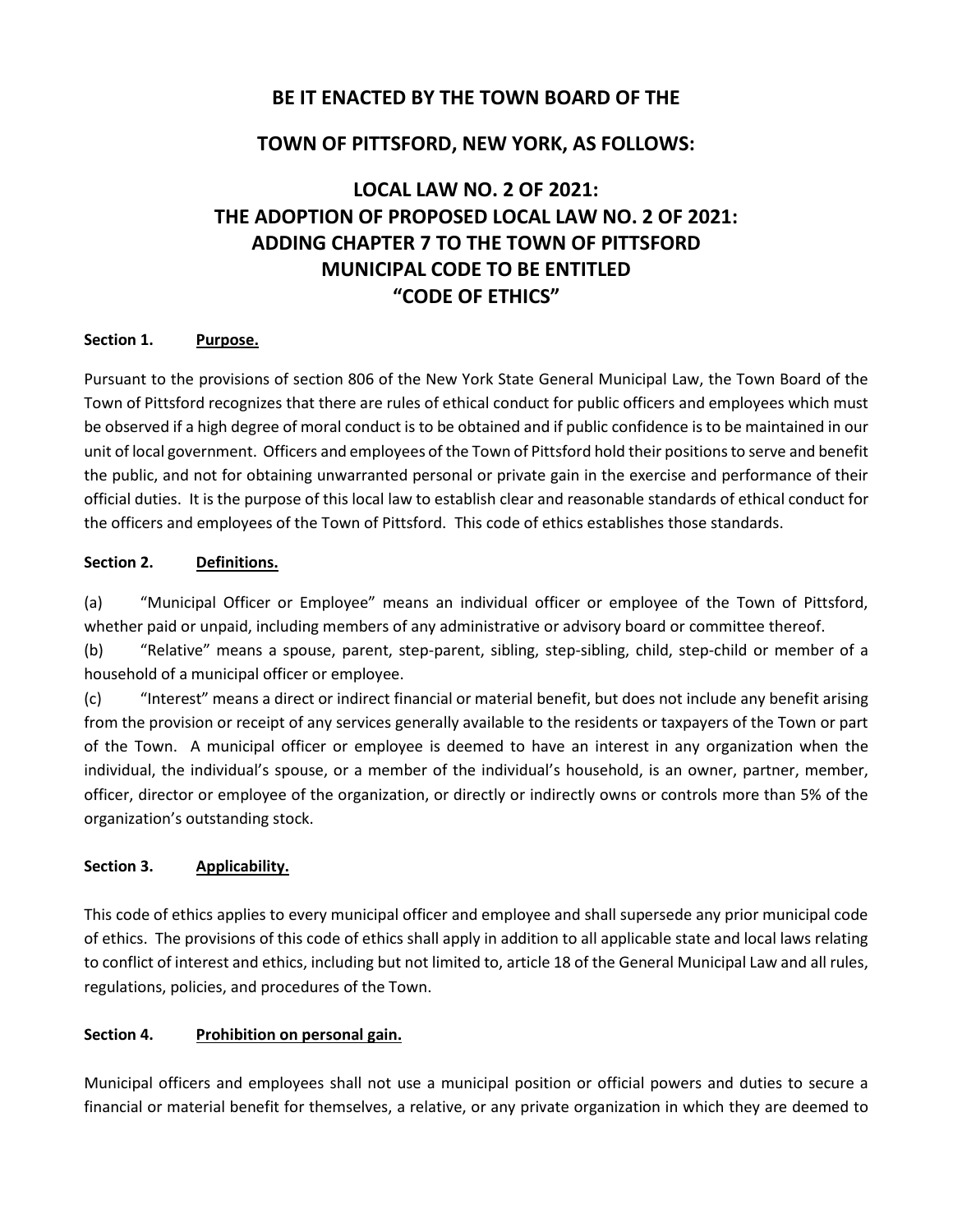have an interest. Earned compensation or experience from job performance shall not be considered a financial or material benefit.

## **Section 5. Disclosure of interest in legislation and other matters.**

Whenever a matter requiring the exercise of discretion, as opposed to ministerial action, comes before a municipal officer or employee, either individually or as a member of a board, and disposition of the matter could result in a direct or indirect financial or material benefit to the municipal officer or employee, a relative, or any private organization in which the individual is deemed to have an interest, the municipal officer or employee shall disclose the nature of the interest. In the case of a non-elected municipal officer or employee, written disclosure shall be made to the individual's supervisor or to the Director of Human Resources when the matter requiring disclosure first comes before the municipal officer or employee, or when such person first acquires knowledge of the interest requiring disclosure, whichever is earlier. In the case of an elected municipal officer or employee, disclosure shall be made publicly at a meeting of the Town Board and shall be included in the minutes of the meeting.

## **Section 6. Recusal.**

A municipal officer or employee shall not participate in any decision or take any official action on any matter requiring the exercise of discretion, where the individual knows, or has reason to know, that the decision or action could confer a direct or indirect financial or material benefit on that person, a relative, or any private organization in which the person is deemed to have an interest. Where a board member recuses, board power or duty shall be exercised by the other board members, subject to law. Where an individual municipal officer recuses, municipal power or duty shall be performed by the recusing officer's deputy or a substitute to whom the function is lawfully delegated. Where an individual municipal employee recuses, the recusing person must report the matter to such person's immediate supervisor, who shall designate another officer or employee to perform the power or duty.

## **Section 7. Investments in conflict with official duties.**

During service or employment with the Town, no municipal officer or employee may acquire any investments which can be reasonably expected to require more than sporadic recusal under this code or which would otherwise impair such person's independence of judgment when exercising or performing official powers and duties. Any other investments may be acquired, including (a) real property located within the Town and used for personal residence; (b) less than five percent of the outstanding stock or other ownership interest of a business entity; (c) bonds or notes issued by the Town and acquired more than one year after the date on which the bonds or notes were originally issued; or (d) pooled funds in which the municipal officer or employee participates but which such person does not direct.

#### **Section 8. Private employment in conflict with official duties.**

No municipal officer or employee, during the individual's tenure with the Town, may engage in any private employment which (a) can be reasonably expected to require more than sporadic recusal under this code or disclosure or use of confidential information gained by the individual's service for the Town; (b) violates section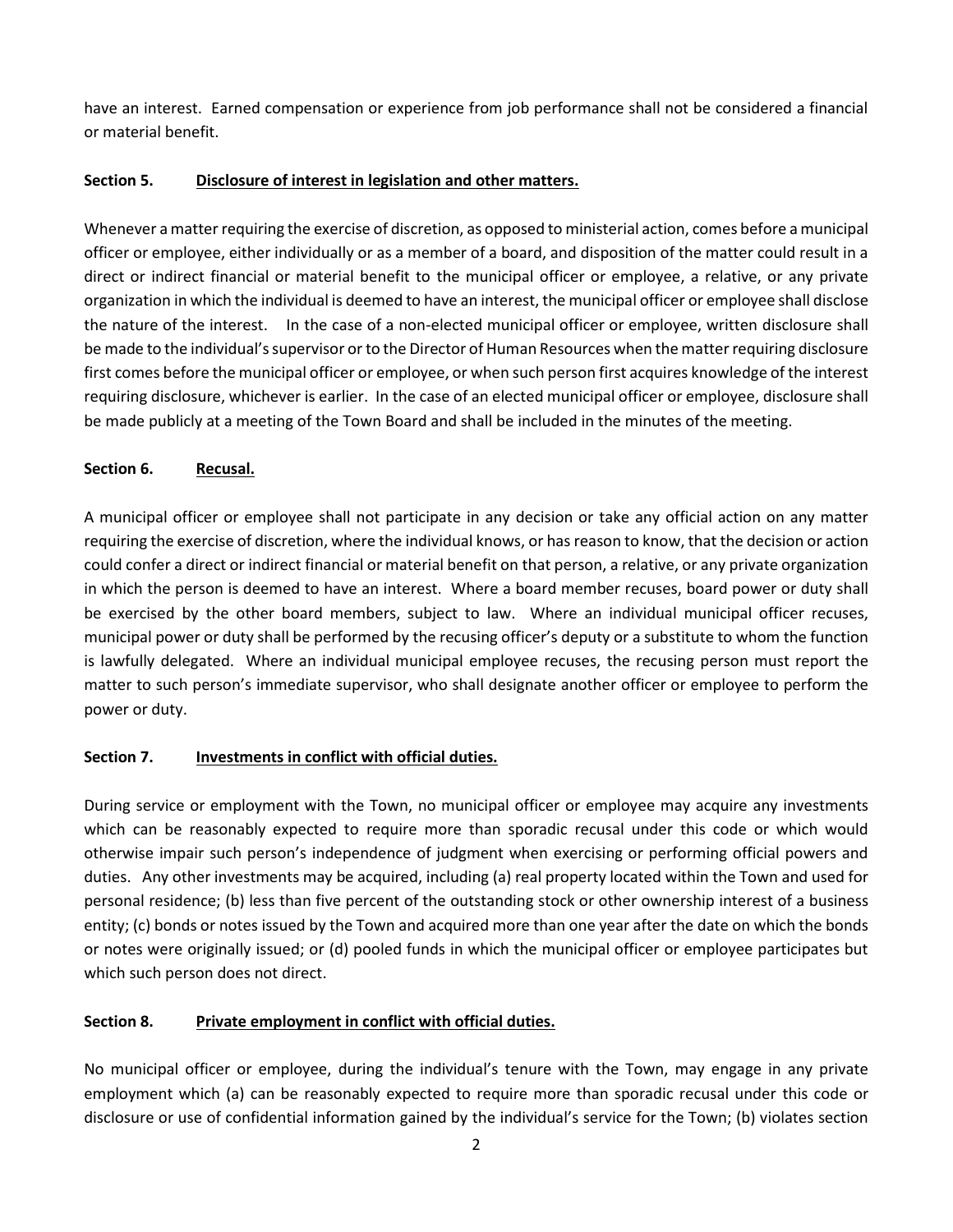805-a(1)(c) or (d) of the General Municipal Law regarding an agreement for the compensation of services related to any matter before the Town or any of its boards; or (c) requires representation of a person or organization other than the Town in a matter in which the Town is a party.

## **Section 9. Future employment.**

After a municipal officer's or employee's service or employment with the Town has terminated, no such individual may represent or render services to a private person or organization before any Town board or officer in connection with any particular transaction in which the individual personally and substantially participated while serving as a municipal officer or employee.

## **Section 10. Personal representations and claims permitted.**

This code shall not be construed as prohibiting present or former municipal officers or employees from (a) representing themselves, or their relatives, before the Town; or (b) asserting any claim, account, demand, or suit against the Town or any board or officer thereof, on behalf of themselves or their relatives, arising out of any personal injury or property damage claims, or for any lawful benefit authorized or permitted by law.

## **Section 11. Town resources.**

Town resources, including but not limited to, Town personnel, money, vehicles, equipment, and materials, shall be used solely for lawful municipal purposes, and not for personal or private purposes or for partisan political matters. This provision shall not be construed as prohibiting (a) the use of Town resources authorized by law, Town policy, or board resolution; (b) the use of Town resources for personal or private purposes when provided to a municipal officer or employee as part of the officer's or employee's compensation; or (c) the occasional and incidental use during the business day of municipal telephones and computers for necessary personal matters.

## **Section 12. Interest in contracts.**

No municipal officer or employee may have an interest in a contract with the Town prohibited by section 801 of the General Municipal Law. Any such interest shall be disclosed as required by section 803 of the General Municipal Law.

#### **Section 13. Nepotism.**

No municipal officer or employee, either individually or as a member of a board, may participate in any decision specifically to appoint, hire, promote, discipline, or discharge a relative for any position with the Town or any of its boards, nor may a municipal officer or employee supervise a relative in the performance of the relative's official powers and duties. For purposes of this section only, the term "relative" shall extend beyond its definition to include any person with whom a municipal officer or employee has a romantic relationship.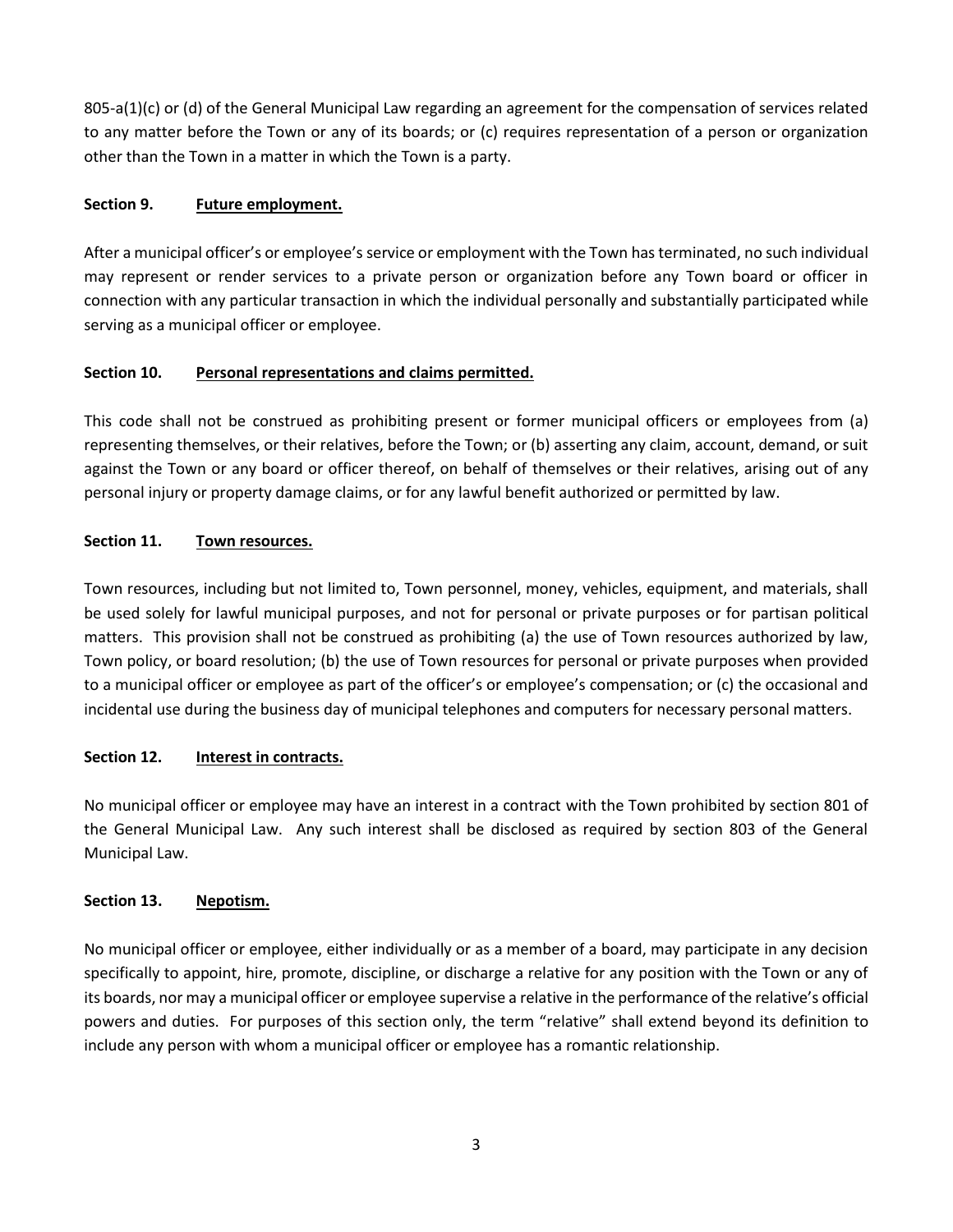## **Section 14. Political solicitations and activities.**

(a) No municipal officer or employee shall directly or indirectly compel or induce a subordinate municipal officer or employee to make or promise to make any political contribution, whether by gift of money, service, or other thing of value.

(b) No municipal officer or employee may act or decline to act in relation to appointing, hiring, promoting, discharging, disciplining, or in any manner changing the official rank, status, or compensation of any other municipal officer or employee, or applicant thereof, on the basis of the giving or withholding of any political contribution.

(c) No municipal officer or employee shall knowingly solicit or receive a political contribution from any person with a pending application, bid or contract subject to a vote by that municipal officer or employee as a member of a board.

(d) No municipal officer or employee shall use official authority or influence for the purpose of interfering with or affecting the result of an election or a nomination for office.

(e) No municipal officer or employee may engage in partisan political activities while on duty.

(f) No municipal officer or employee may at any time use Town media or communications to further any partisan political activities. The use of Town media or communications to inform Town residents of Town activities affecting them shall not be considered "partisan political activities." Social media or other communications platforms created by a municipal officer or employee for such person's own use as a municipal officer or employee shall not be considered "Town media or communications." The Town shall not share postings from a social media platform of an elected municipal officer or employee on the Town's own media or communications platforms, except for emergencies affecting public safety.

## **Section 15. Confidential information.**

No present or former municipal officer or employee shall disclose confidential information acquired in the course of the officer's or employee's official duties or use it to further anyone's personal interest, unless such disclosure or use is required by law. Confidential information includes, but is not limited to, matters and documents discussed in an executive session of a Town board, and any other information not lawfully available to the public whether by Freedom of Information Law request or otherwise.

## **Section 16. Gifts.**

No municipal officer or employee shall directly or indirectly solicit any gift, or accept any gift or multiple gifts from the same donor having an annual aggregate value of seventy-five dollars or more, whether in the form of money or any other form, under circumstances in which it could reasonably be inferred that the gift was intended to influence the individual in performing official duties or was intended as a reward for any official action on the individual's part. For purposes of this section, the word "gift" shall exclude any gift from family members motivated by the familial relationship, a gift given on special occasions which is modest and customary, unsolicited promotional material of little intrinsic value, awards having a value of seventy-five dollars or less which are publicly presented in recognition of public service, meals and refreshments provided at a job-related conference, or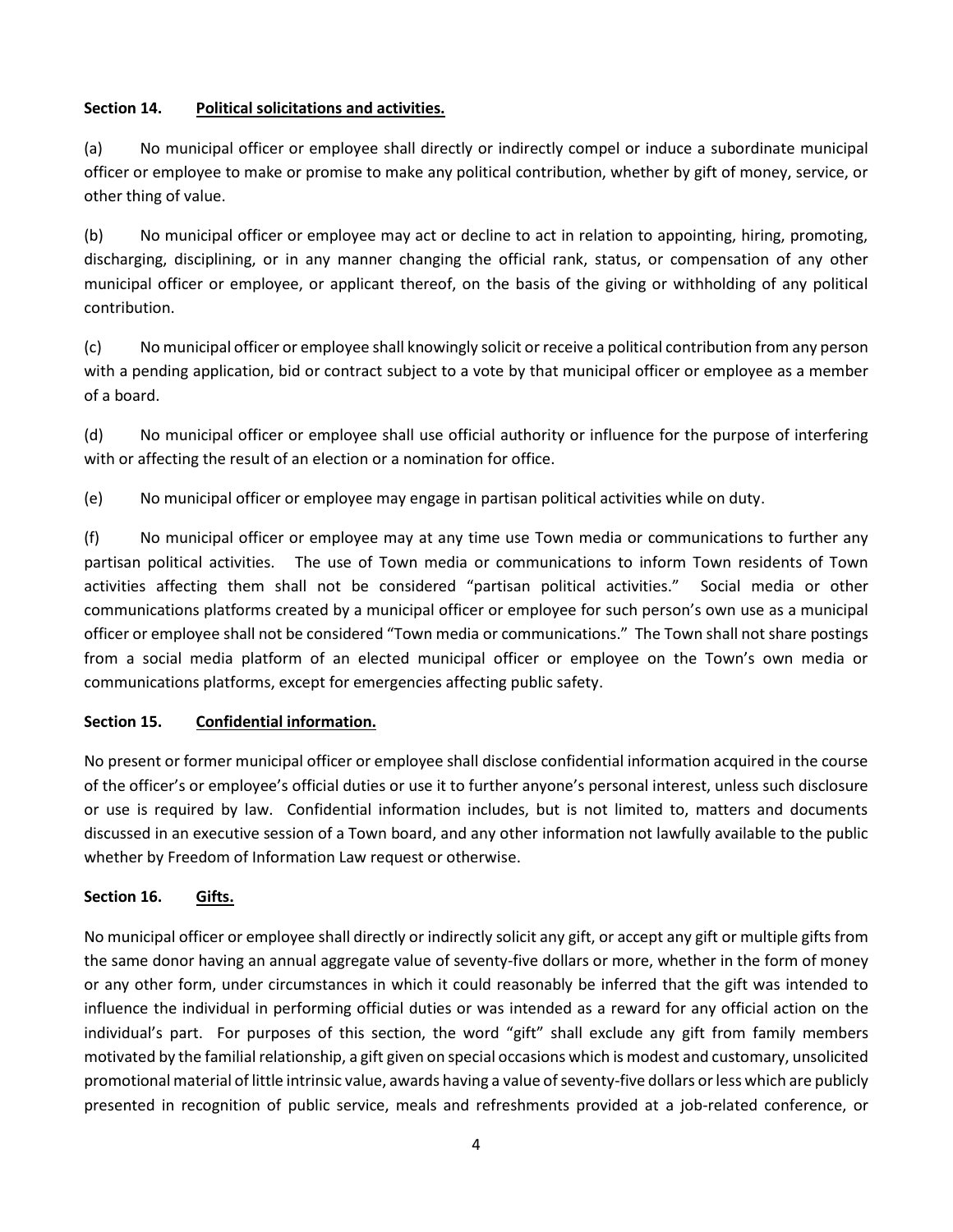attendance at local social events or activities that fulfill a public purpose or are open to the general public, nor shall a contribution to a campaign finance committee of a municipal officer or employee be considered a "gift."

#### **Section 17. Exceptions.**

A municipal officer or employee may contract with, invest in, or otherwise participate in the following activities:

(a) a contract with a person, firm, corporation, or association that transacts business with the Town if the activity would be prohibited solely because the municipal officer or employee is employed by the person, firm, corporation, or association, if the remuneration of employment will not be directly affected as a result of the contract and the duties of employment do not directly involve the procurement, preparation or performance of any part of the contract;

(b) the purchase by the Town of real property, or an interest in real property, owned by a municipal officer or employee, provided that the purchase and consideration for the purchase is approved by order of the Supreme Court upon petition of the Town Board, in accordance with section 802(1)(d) of the General Municipal Law;

(c) the acquisition of real property, or an interest in real property, through condemnation proceedings in accordance with law;

(d) a contract in which the municipal officer or employee has an interest if the contract was entered into prior to the time the municipal officer or employee was elected or hired, but the contract should not be renewed unless the contract meets the requirements for exception (a) above;

(e) a contract with a business entity in which a municipal officer or employee has less than five per cent ownership of the outstanding stock or other ownership interest; and

(f) a contract for payment of no greater than a reasonably documented market rent for rooms owned or leased by a municipal officer or employee for use as an office or chamber for the performance of official duties.

#### **Section 18. Distribution of this code.**

The Town Supervisor shall cause a copy of this code of ethics to be distributed to every municipal officer and employee and made available to the public by posting it on the Town's official website within 30 days of the effective date of this local law. Each municipal officer or employee who is elected, hired, or appointed thereafter shall be furnished a copy of this code before entering upon official duties, and shall acknowledge receipt of same in writing. The failure of a municipal officer or employee to receive a copy of this code or acknowledge receipt thereof in writing shall not affect either the applicability or enforceability of this code or any amendment thereto.

## **Section 19. Enforcement.**

Any non-elected municipal officer or employee who knowingly and intentionally violates this code may be disciplined, suspended, removed, or terminated pursuant to policies and procedures set forth in the Town Employee Handbook and Personnel Rules. The Town Board may consider a resolution to reprimand any Town Board member for knowingly and intentionally violating this code. Any such resolution shall be introduced, considered and discussed only in executive session. If the Town Board chooses not to proceed to a vote, it shall